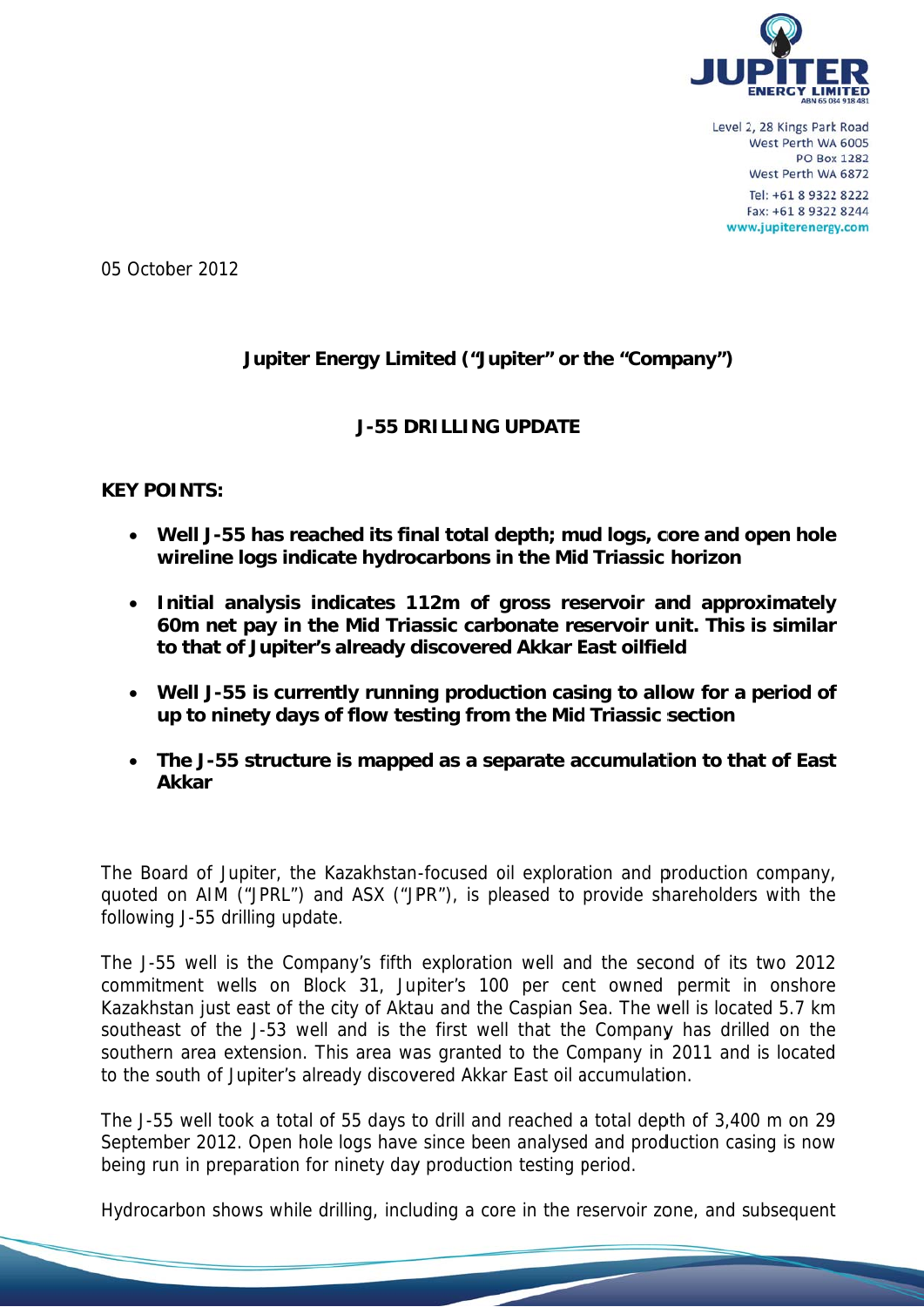open hole wireline logs all indicated the presence of hydrocarbons in the Triassic reservoir. The open hole logs indicate good levels of oil saturation and porosity, similar to the proved producing zones in the J-50, J-51, J-52 and J-53 wells on the Akkar East field.

Analysis by independent consulting firm Reservoir Evaluation Services LLC ("RES") has confirmed some 112m of gross reservoir and approximately 60m of net pay in the Middle Triassic carbonate reservoir unit, the primary reservoir objective in the well. The reservoir is located on a separate structure to the Akkar East field. The geological indications are consistent with the Company's pre-drill expectations that the prospect being targeted by the J-55 well may contain up to 10 million barrels (mmbls) of potential resources.

### Forward Plan (J-55)

The forward plan, after completing production casing, is to stimulate and flow test the J-55 well for up to a maximum of 90 days during which time flow rates and reservoir pressures will be measured for various choke sizes and fluid samples collected for analysis. The well will then be shut in and an application will be submitted to the relevant regulatory authorities for the well to be put onto a Trial Production Licence.

The mobilisation of the workover rig and testing equipment, as well as the need to receive all the required government approvals, may mean it will take two to three weeks before the Company can commence the initial testing programme.

Further updates on progress with the J-55 well will be provided to shareholders in due course.

#### **Forward Plan (Drilling of J-58 Well)**

The ZJ-40 drilling rig will now be moved to the location of the J-58 well and it is expected that this well will spud before the end of October. The J-58 well location is mapped as up-dip to J-55 and 3.8km further to the southeast. Mapping is not definitive as to whether the J-58 structure is separate to, or an extension of, the J-55 structure. The prospectivity of J-58 has been enhanced by the results of J-55 and has the potential to add a further 10 mmbls of resource to the area. Further updates on the J-58 well will be provided to shareholders in due course.

#### **Operations Update**

The Company is scheduled to release its next Quarterly Report during October and this will provide an update on in-country operations.

**ENDS**